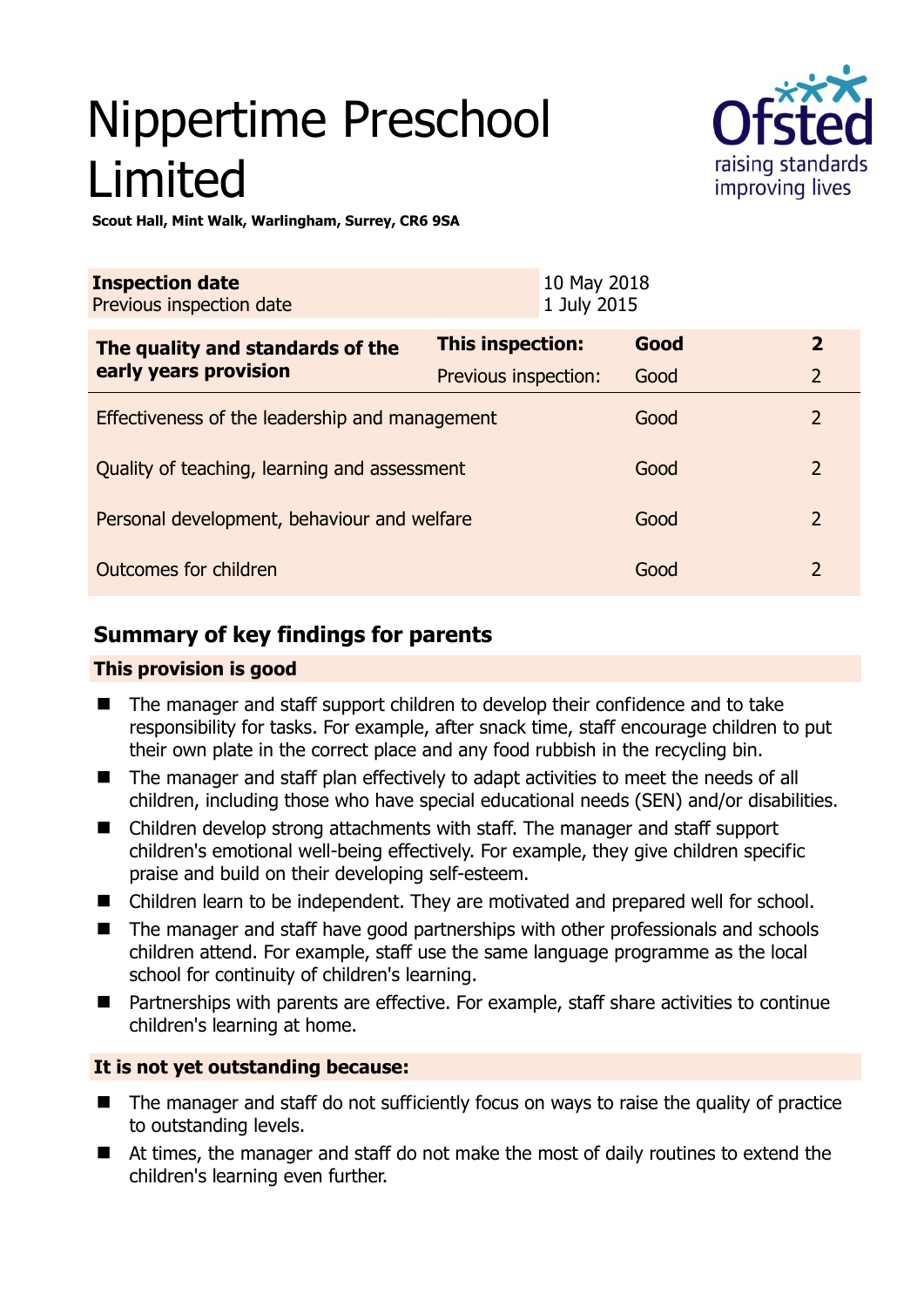# **What the setting needs to do to improve further**

#### **To further improve the quality of the early years provision the provider should:**

- build on ways to extend staff's professional development and improve the quality of practice to outstanding levels
- make good use of all learning opportunities that arise during daily routines, to extend children's learning further.

#### **Inspection activities**

- The inspector viewed the premises and sampled some documentation.
- $\blacksquare$  The inspector observed the manager and staff interacting with children.
- The inspector interviewed the manager and carried out a joint observation with the manager of an activity.
- The inspector spoke to children and viewed their activities.
- The inspector spoke to parents and took account of their verbal and written views.

#### **Inspector**

Susan Allen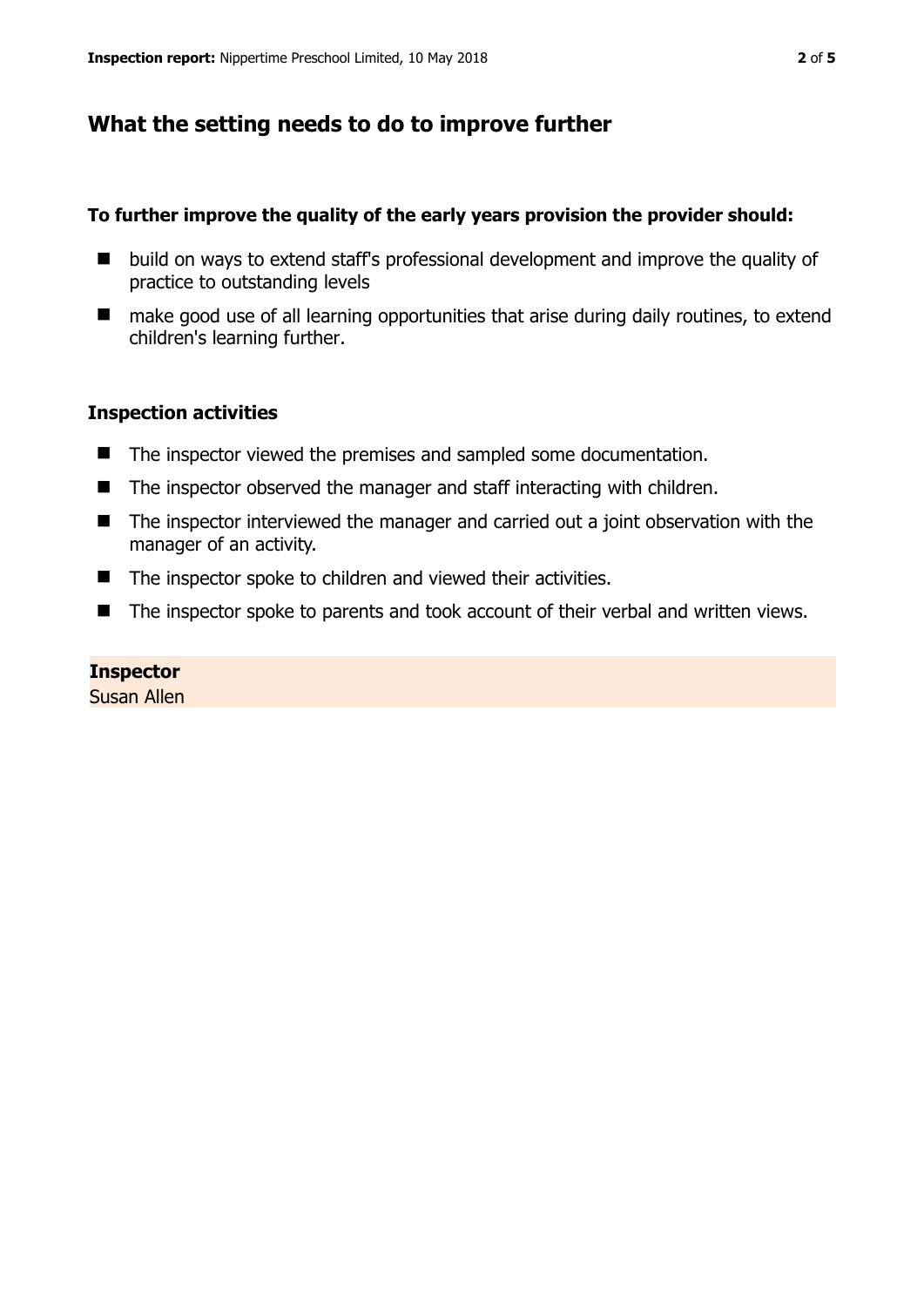## **Inspection findings**

#### **Effectiveness of the leadership and management is good**

Safeguarding is effective. The manager and staff know the procedures to follow and whom to contact if they if they have a concern about a child's welfare. The manager effectively supports staff and identifies any training needs. For instance, after attending training, staff are now better able to identify the different ways in which children learn. This has led to staff planning more effectively for individual children. The manager regularly considers the views of staff, parents and children to help her initiate improvements. For example, after feedback from parents, new children arrive prior to opening time to allow them to adapt to the environment and settle happily. Since the last inspection the manager provides more opportunities for older, most-able children, to explore projects in more depth to challenge their thinking fully. For instance, children learn how to inhale and exhale while doing breathing exercises to understand how the body works.

#### **Quality of teaching, learning and assessment is good**

The environment is welcoming and inviting to children and parents, and staff are friendly. The manager and staff use lots of exciting ways to support children to explore the natural world. For example, children look at tadpoles and learn about the life cycle of a frog. Staff extend learning well and explain to older children how tadpoles use gills to breathe underwater and how they develop webbed feet to assist in swimming. Younger children count the tadpoles and begin to learn mathematical language. Staff teach older children about measurements and they learn about the circumference of objects. Children have the opportunity to listen to music and express themselves. Staff extend children's learning well. For example, children know a song without words is called an instrumental.

#### **Personal development, behaviour and welfare are good**

The manager and staff teach children how to manage their personal risk and safety well. For example, children are shown how to sit correctly on chairs and how to go up and down a slide safely. Staff are good role models and children behave well. They are beginning to be aware of the needs of others and understand emotions. For example, an older child cuddled a younger child who was upset. The manager and staff teach children about diversity in different ways. For example, parents share their different cultural backgrounds with the children to give them an understanding of the wider world.

#### **Outcomes for children are good**

All children, including those who have SEN and/or disabilities and those learning English as an additional language, make good progress from their starting points. Children learn good skills in preparation for school. For instance, they learn how to self-register and are learning to be independent. Children learn to share well and play together. They choose activities from easily accessible resources and are happy in the safe environment.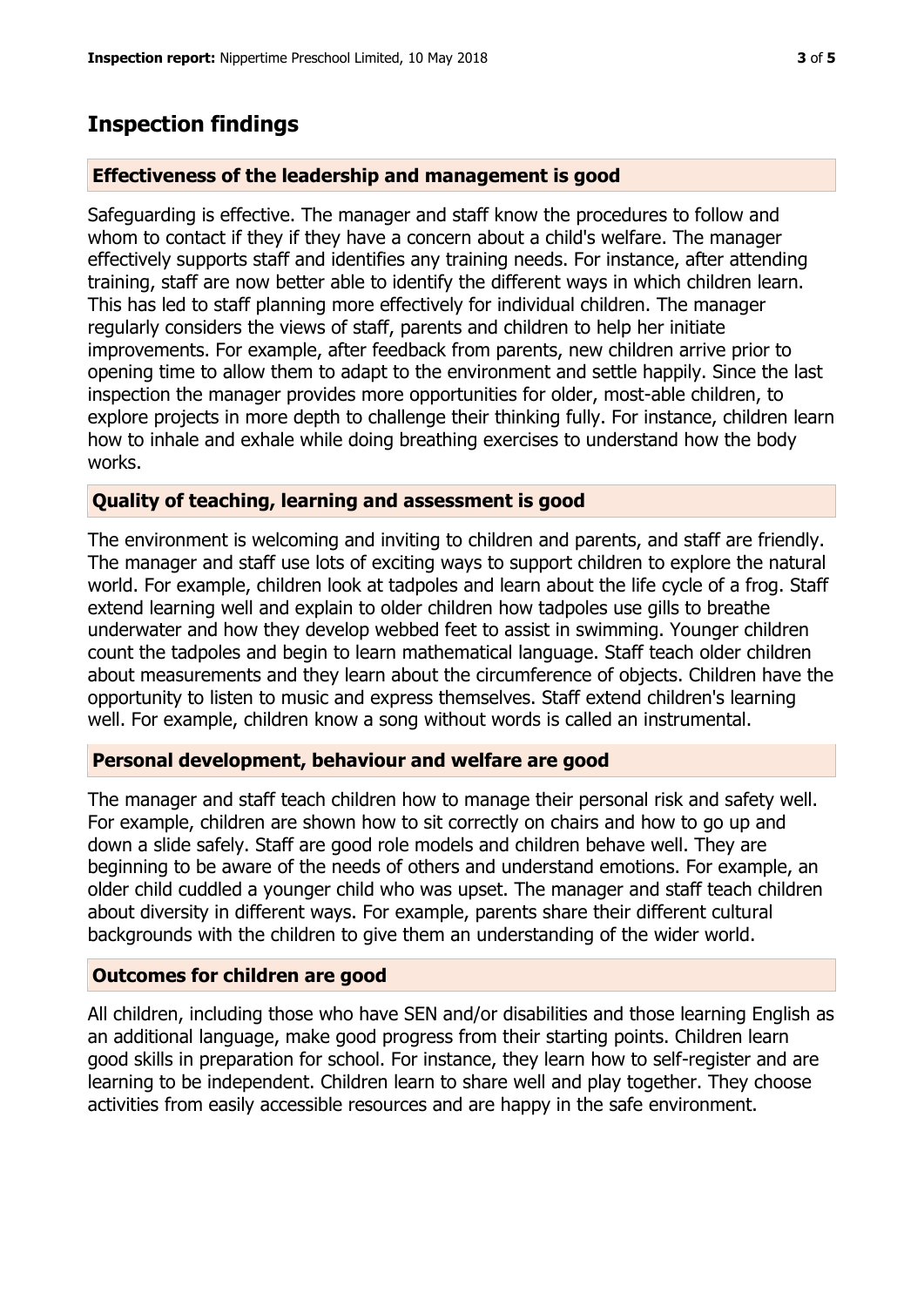## **Setting details**

| Unique reference number                             | EY270799                 |  |  |
|-----------------------------------------------------|--------------------------|--|--|
| <b>Local authority</b>                              | Surrey                   |  |  |
| <b>Inspection number</b>                            | 1128866                  |  |  |
| <b>Type of provision</b>                            | Sessional provision      |  |  |
| Day care type                                       | Childcare - Non-Domestic |  |  |
| <b>Registers</b>                                    | Early Years Register     |  |  |
| <b>Age range of children</b>                        | $2 - 4$                  |  |  |
| <b>Total number of places</b>                       | 32                       |  |  |
| <b>Number of children on roll</b>                   | 36                       |  |  |
| <b>Name of registered person</b>                    | Nippertime Preschool     |  |  |
| <b>Registered person unique</b><br>reference number | RP521700                 |  |  |
| Date of previous inspection                         | 1 July 2015              |  |  |
| <b>Telephone number</b>                             | 01883 653509             |  |  |

Nippertime Preschool Limited registered in 2003. It operates from a scout hall based in Warlingham, Surrey. The pre-school is open Monday to Friday from 9.30am to 1.25pm, during school term time. There are nine staff, five of whom hold an appropriate early years qualification at level 3 and two at level 6. The pre-school offers funded places for children aged two years and provides funded early education for three- and four-year-old children.

This inspection was carried out by Ofsted under sections 49 and 50 of the Childcare Act 2006 on the quality and standards of provision that is registered on the Early Years Register. The registered person must ensure that this provision complies with the statutory framework for children's learning, development and care, known as the early years foundation stage.

Any complaints about the inspection or the report should be made following the procedures set out in the guidance 'Complaints procedure: raising concerns and making complaints about Ofsted', which is available from Ofsted's website: www.gov.uk/government/organisations/ofsted. If you would like Ofsted to send you a copy of the guidance, please telephone 0300 123 4234, or email enquiries@ofsted.gov.uk.